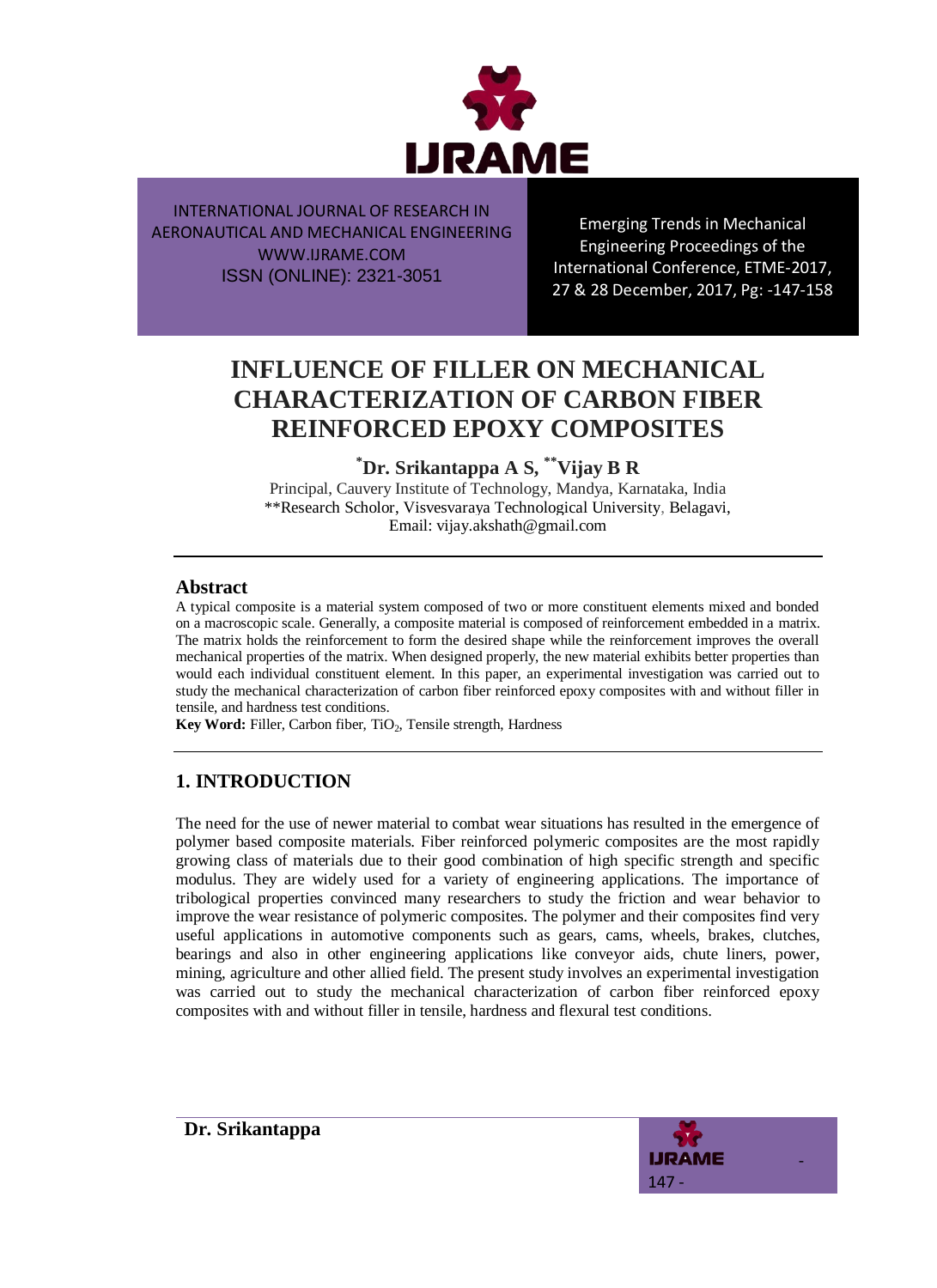

Emerging Trends in Mechanical Engineering Proceedings of the International Conference, ETME-2017, 27 & 28 December, 2017, Pg: -147-158

# **2. LITERATURE REVIEW**

Fibre reinforced polymeric materials have been widely used due to their superior properties, low density, and manufacturing flexibility. Numerous applications have been allocated for these materials in aerospace and automotive industries such as gears, seals, bearings, cams etc. In order that these components satisfactorily perform under loading conditions, they should have good mechanical, tribological and machining properties. Number of scientists and researchers are carrying out work to develop newer material system and characterize them for their various properties so that they can be selected for specific end use. A brief review of the literature is presented below throwing more light on the above.

B. Suresha et al. [5] carried out a study on three-body abrasive wear behavior of carbon and glass fiber reinforced epoxy composites. From the study, they found that specific wear rate increased with applied load at lower abrading distance and decreased with increased abrading distance. Carbon epoxy composite showed better abrasion resistance as compared with that of glass fiber epoxy composites.

A study on Erosive wear behavior of epoxy based composites at normal incidence was carried out by A.P. Harsha et al. [6]. They found that the bi-directional glass fibre reinforced epoxy composites showed better wear resistance than unidirectional reinforced composites. The erosion behavior of epoxy composites is controlled by the type of fibre and its arrangement. They also reported that the epoxy composites have shown peak erosion rate at 600 impingement angle at a velocity of 25m/s.

J. Stabik et al. [7] conducted a study on electrical and tribological properties of gradient epoxygraphite composites. They concluded that the surface resistivity increased significantly with decreasing content of filler in composite.

J.K. Lancaster et al. [8] conducted a study on the effect of carbon fiber reinforcement on the friction and wear of polymers. They found that the wear rate can be reduced by the addition of a third component, such as graphite or bronze, although only with small sacrifice on the bulk strength. However, they felt that further investigations are required to determine the most effective additives and their proportions to obtain an optimum compromise in strength and wear properties.

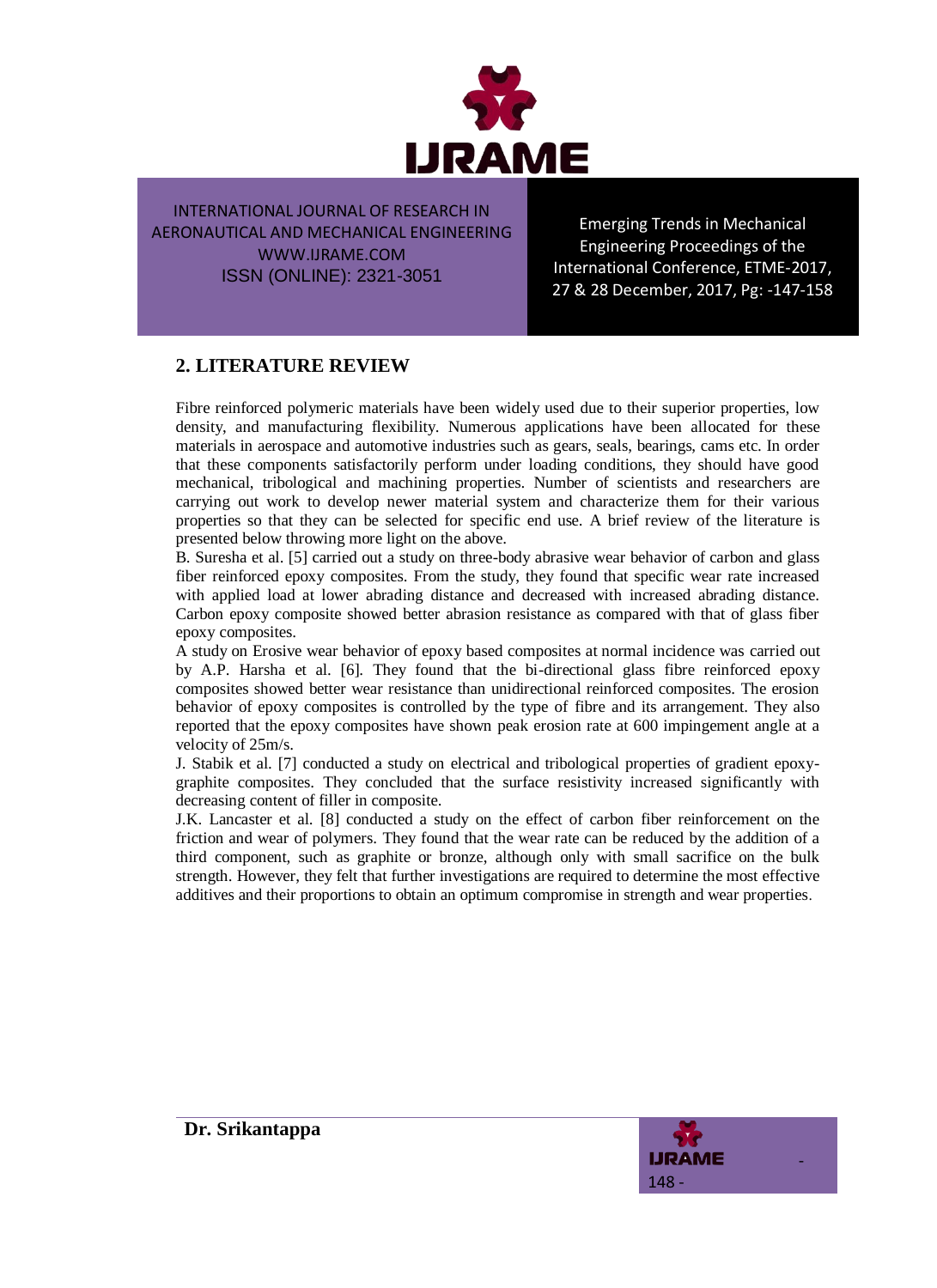

Emerging Trends in Mechanical Engineering Proceedings of the International Conference, ETME-2017, 27 & 28 December, 2017, Pg: -147-158

# **3. EXPERIMENTAL METHOD**

### **3.1 MATERIALS**

| Table 1. Composite selected for study |               |               |  |  |
|---------------------------------------|---------------|---------------|--|--|
| <b>Material</b>                       | <b>Matrix</b> | <b>Filler</b> |  |  |
| Carbon-Epoxy                          | 40            |               |  |  |
| $TiO2$ Filled (C-E + 4%)              | 36            |               |  |  |
| $TiO2$ Filled (C-E + 8%)              | 32            |               |  |  |

Table 1. Composite selected for study

#### **3.2 SPECIMEN PREPARATION**

A hand layup procedure was adopted for making C-E composites. The reinforcement material consists of carbon fibers which are randomly oriented. LY 556 epoxy was used. as the resin for the matrix material with HY 951 grade room temperature curing. The layup procedure consisted of placing. a glass surface mat to give smooth surface finish to the top and bottom layers of the cured composite. On this, a resin hardener mix prepared for this purpose was smeared. Over this, another layer of fabric was laid down and the resin was spread once again. The process was repeated till all the 8 layers of fabric (arrived at by trial experiments) made ready for the layup, were used up in the stacking arrangement. Use of spacers of about 3mm thickness helped in obtaining laminates of the required thickness following final curing.

#### **3.3 MECHANICAL TESTING:**

After fabrication the specimens were subjected to various mechanical tests as per ASTM standards. The mechanical tests that were carried out are tensile test, flexural test and hardness.

#### **3.3.1 TENSILE TEST:**

Test was conducted on the Hounstill's universal testing machine. This testing machine has constant rate of cross head movement and comprises fixed member, movable member and grips. Fixed grips are rigidly attached to the fixed and movable members of the testing machine. Selfaligning grips are attached to the fixed and movable members of the testing machine in such a manner that they will align as soon as any load is applied. Tensile test was conducted according to ASTM D-638. Specimens were prepared as per the ASTM standard and schematic of the same is shown in figure. Universal testing machine is calibrated before use. Specimen plate is enclosed

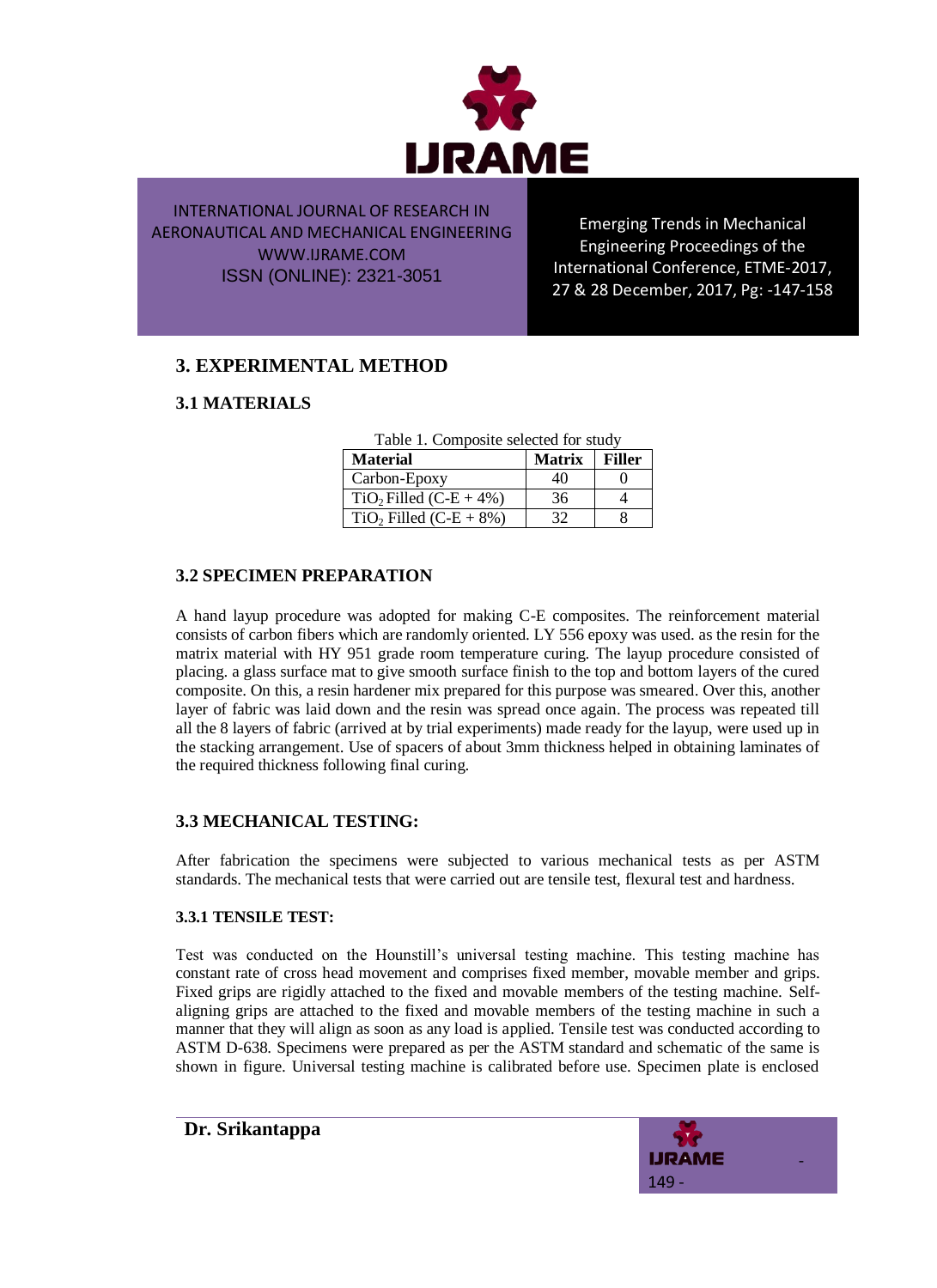

Emerging Trends in Mechanical Engineering Proceedings of the International Conference, ETME-2017, 27 & 28 December, 2017, Pg: -147-158

between the grippers, the distance between the grips is 115m. Load is slowly applied at the rate of 5mm/min. At some load the specimen gets fractured. The Load corresponding to deformation is noted down. Then stresses at this load and corresponding deformation were established. Similar procedure is repeated for specimen of 4% and 8% of TiO<sub>2</sub> filler filled composites.





Fig 3.1: Tensile Test Specimen



**Dr. Srikantappa**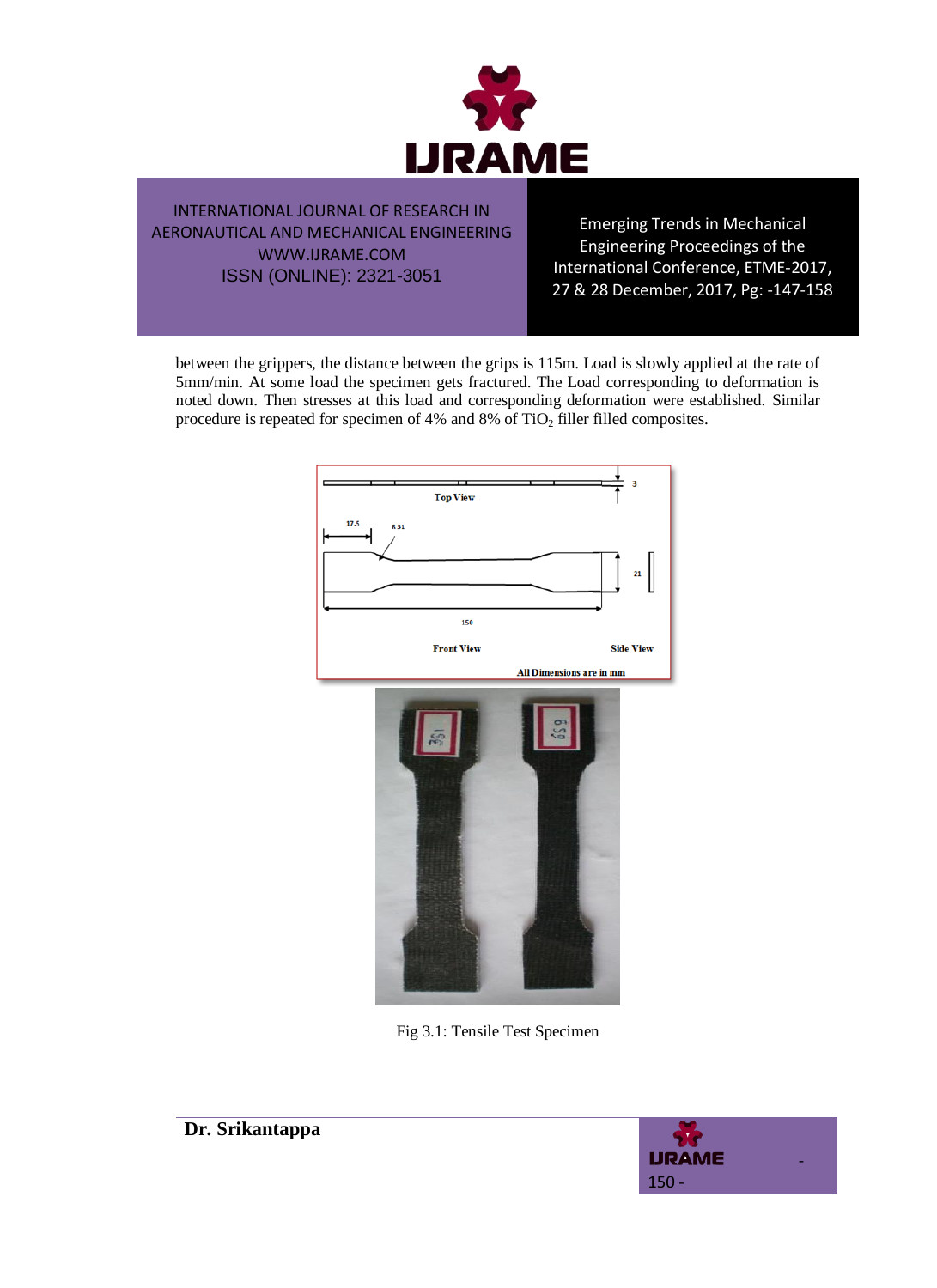

Emerging Trends in Mechanical Engineering Proceedings of the International Conference, ETME-2017, 27 & 28 December, 2017, Pg: -147-158

#### **3.3.2 SHORE-D HARDNESS TEST:**

Hardness test was conducted according to ASTM D-2240. For ASTM D2240, the specimen dimension is 50mmX50mmX3mm. The test was carried out with a Durometer as shown in figure. First calibrate the Durometer by using standard check gage. If there is any error, note down the zero correction. Place the specimen on hard, horizontal surface. Hold the Durometer in a vertical position with point of indentor at least 12mm from any edge of the specimen. Apply the presser foot so as to make the indentor contact the specimen as rapidly as possible without shock. Apply just sufficient pressure to obtain contact between the indentor and

the specimen. Read the scale within 1 min with the indentor in firm contact with the specimen. If a reading after a time interval is specified, hold the indentor in contact with the specimen without change in position of pressure and read the scale after the period specified. Make three measurements at different positions on the specimen and determine the median value or arithmetic mean. The test was carried out for three carbon fiber epoxy specimens; unfilled and filled with 4 and 8% TiO<sub>2</sub> filler.



Fig 3.2: Durometer

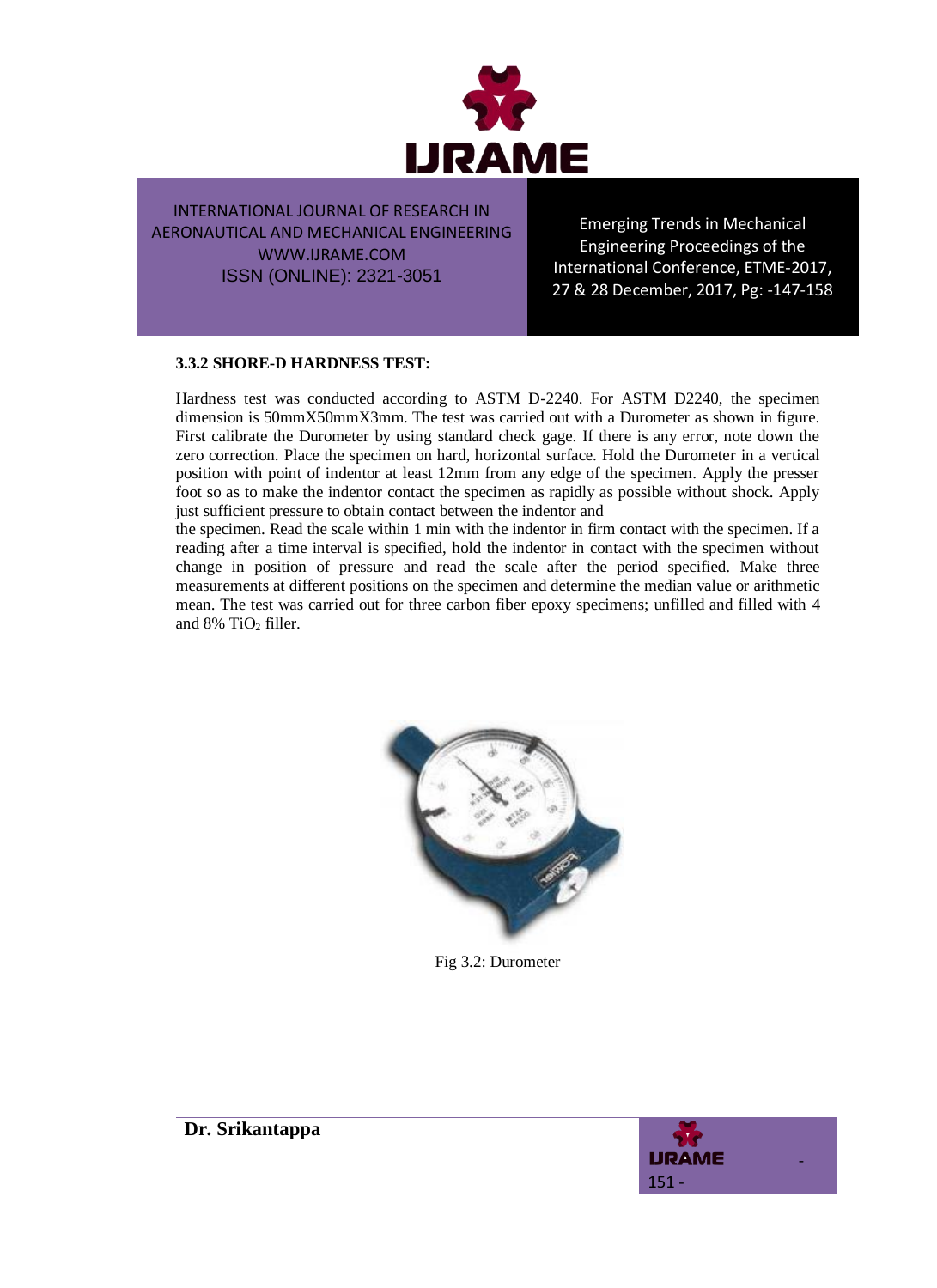

Emerging Trends in Mechanical Engineering Proceedings of the International Conference, ETME-2017, 27 & 28 December, 2017, Pg: -147-158



**Front View** 

Fig 3.3: Hardness Test Specimen

# **4. RESULT AND DISCUSSION**

### **4.1 TENSILE TEST RESULTS:**

Tensile test was conducted on the Hounstill's universal testing machine in accordance with ASTM D638. Table 4.1 shows the details of the same.

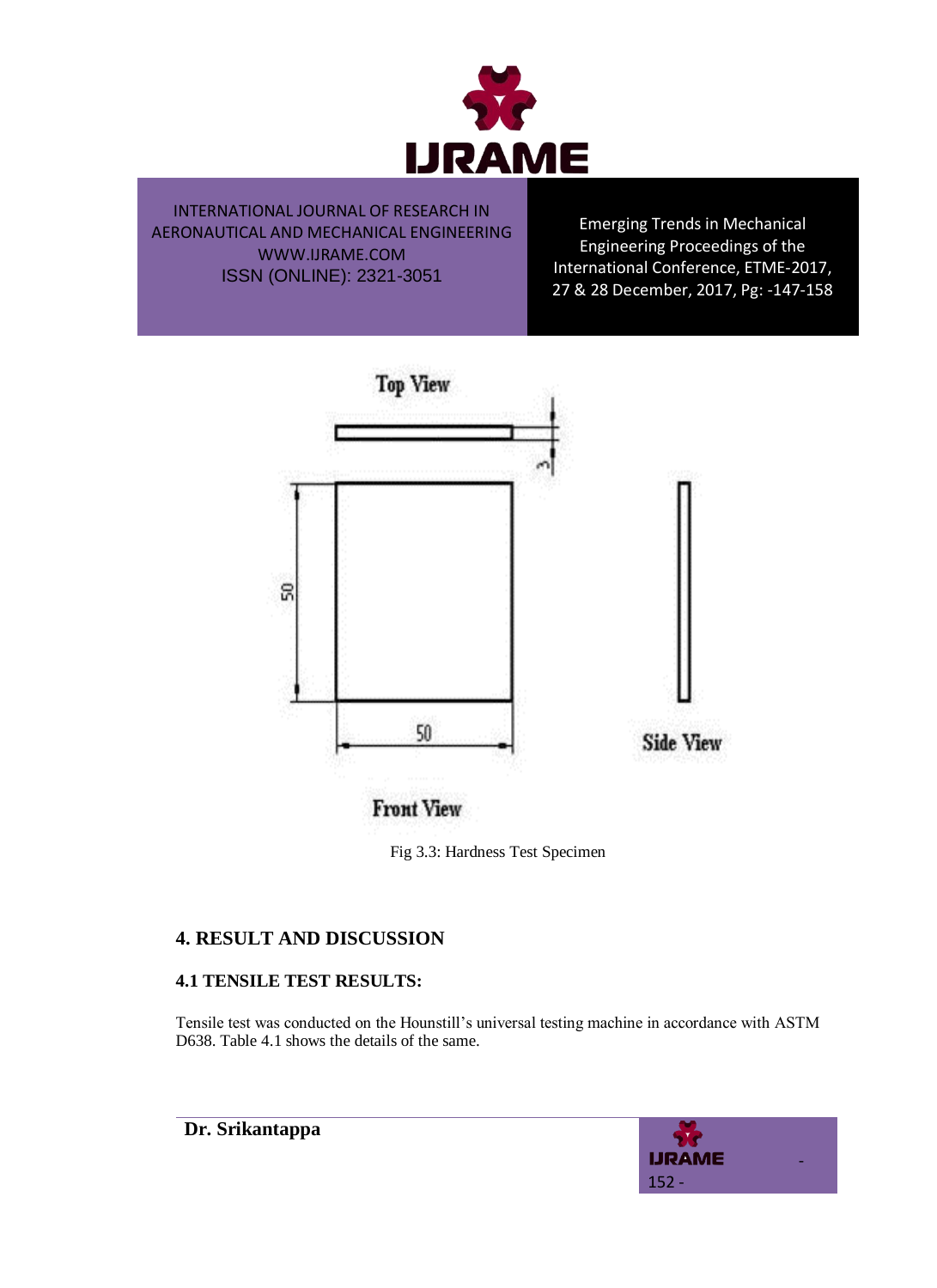

Emerging Trends in Mechanical Engineering Proceedings of the International Conference, ETME-2017, 27 & 28 December, 2017, Pg: -147-158

| Sl.No | Specimen | Max.<br>Load(N) | Tensile<br>at<br>stress<br>maximum<br>load<br>(N/mm <sup>2</sup> ) | Extension<br>at<br>max<br>load (mm) | Extension<br>break<br>at<br>(mm) | Tensile<br>strain at<br>break<br>$(\%)$ | Modulus<br>$(N/mm^2)$ |
|-------|----------|-----------------|--------------------------------------------------------------------|-------------------------------------|----------------------------------|-----------------------------------------|-----------------------|
|       | $C-E$    | 16377.3         | 418.08                                                             | 4.23                                | 4.27                             | 8.53                                    | 7416.49               |
| 2     | $C-E+4%$ | 18430.75        | 455.37                                                             | 4.86                                | 4.88                             | 9.76                                    | 6582.03               |
| 3     | $C-E+8%$ | 18986.3         | 476.72                                                             | 4.91                                | 4.92                             | 9.84                                    | 5831.87               |

In this study, percentage of elongation, tensile strength and tensile modulus at fracture of unfilled and  $TiO<sub>2</sub>$  filled carbon fiber reinforced epoxy composites are plotted as a function of  $TiO<sub>2</sub>$  filler and the same is shown in Fig.4.1, 4.2 and 4.3. Fig.4.1 shows the percentage elongation of carbon fiber reinforced epoxy composite with and without  $TiO<sub>2</sub>$  filler. It is observed that, the carbon fiber reinforced epoxy composites with 8% TiO<sub>2</sub> filler has highest elongation of 4.92mm and carbon fiber reinforced epoxy composite without  $TiO<sub>2</sub>$  filler the elongation is 4.27. Fig.4.2 shows a linear increase in the tensile strength as the percentage of  $TiO<sub>2</sub>$  increased. The tensile strength of composite without filler and with  $4\%$  and  $8\%$  of the TiO<sub>2</sub> content has been increased from  $418.08$ Mpa to 476.72 Mpa. The tensile modulus from fig.4.3 shows that, decrease in modulus as the filler content in the composite is increased. These observations suggest overall improvement in tensile properties with the addition of  $TiO<sub>2</sub>$  filler

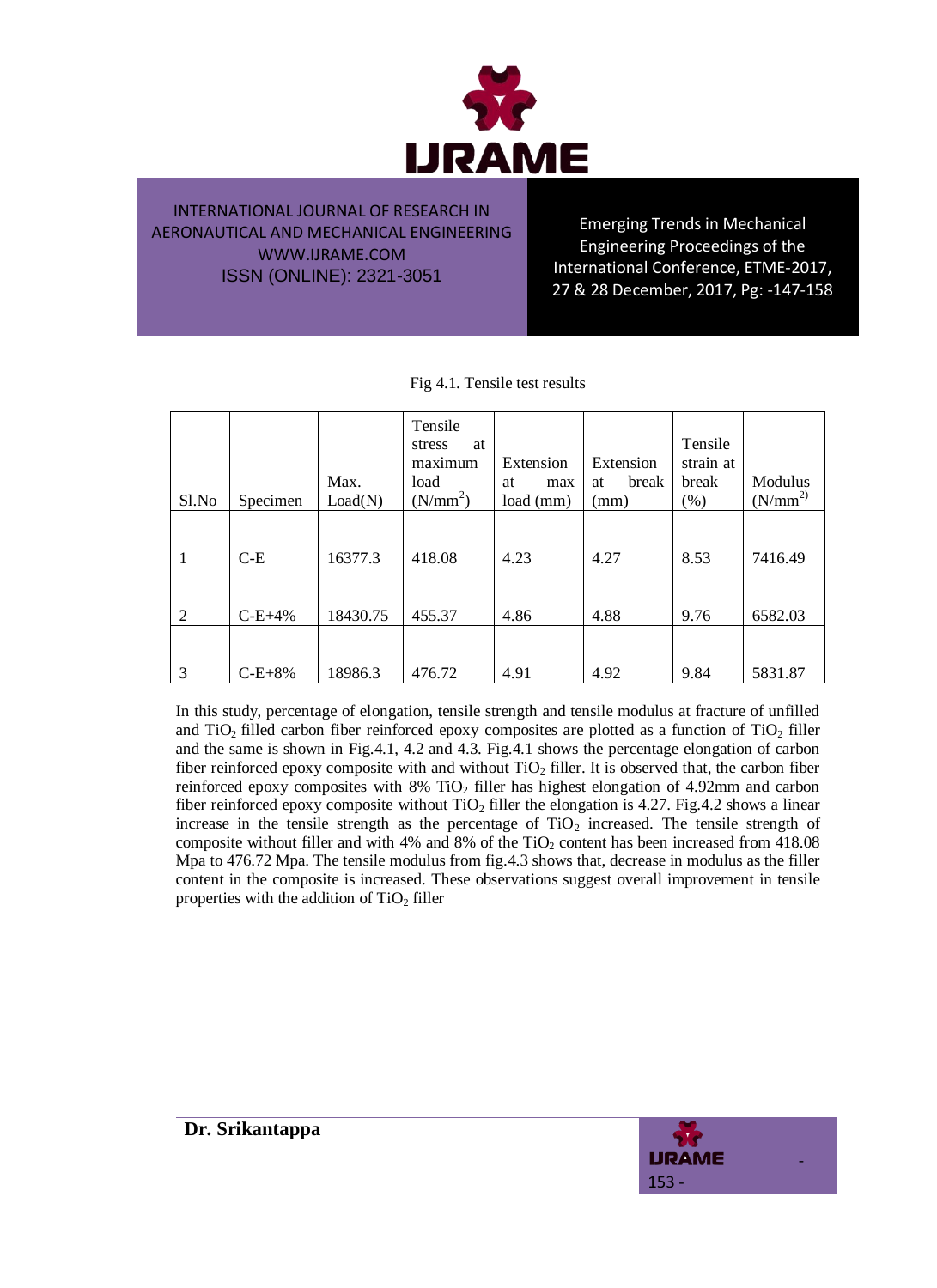

Emerging Trends in Mechanical Engineering Proceedings of the International Conference, ETME-2017, 27 & 28 December, 2017, Pg: -147-158



Fig 4.1. Percentage elongation as a function of  $TiO<sub>2</sub>$  filler content

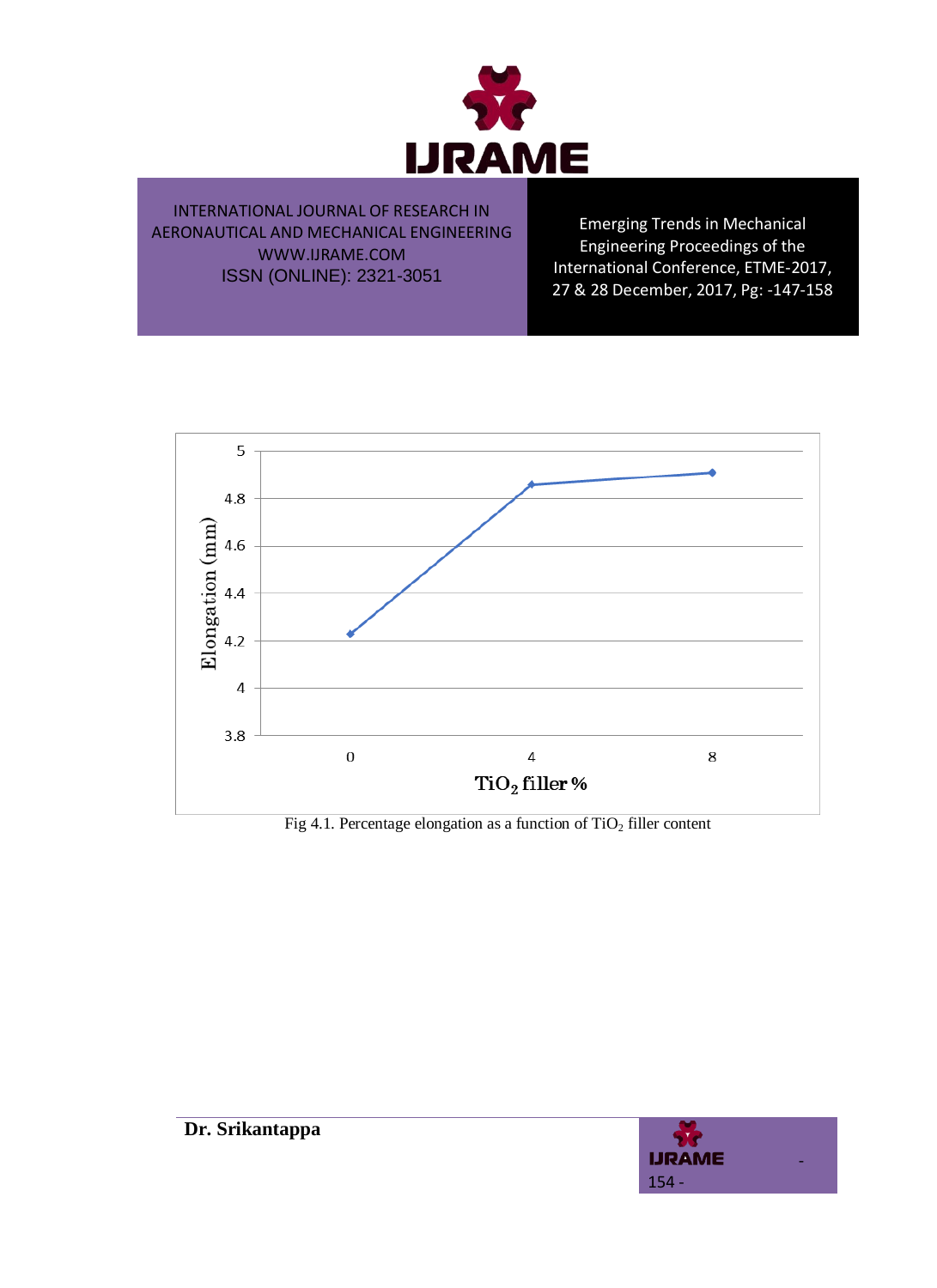

Emerging Trends in Mechanical Engineering Proceedings of the International Conference, ETME-2017, 27 & 28 December, 2017, Pg: -147-158



Fig 4.2 Tensile strength as a function of  $TiO<sub>2</sub>$  filler content

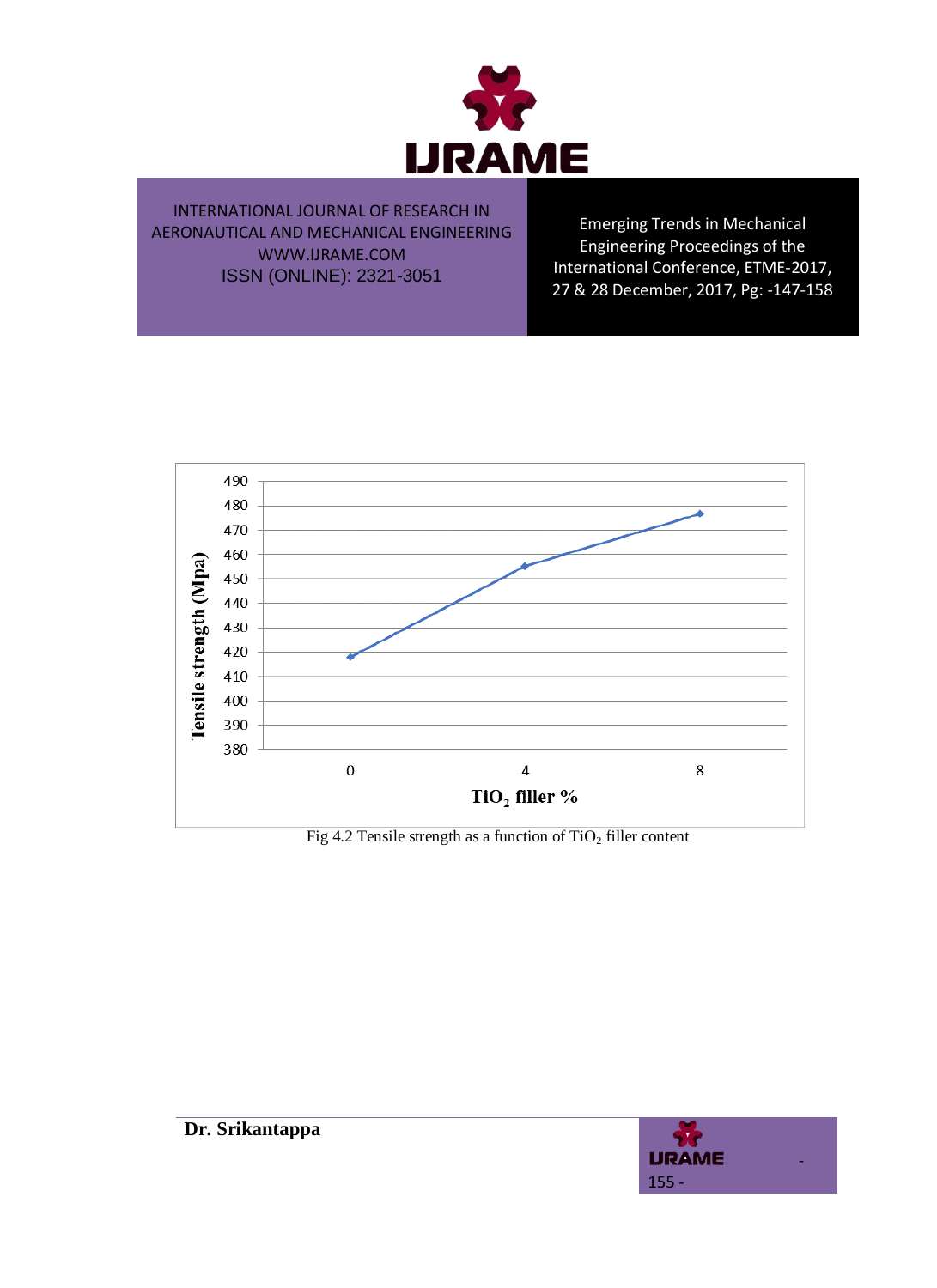

Emerging Trends in Mechanical Engineering Proceedings of the International Conference, ETME-2017, 27 & 28 December, 2017, Pg: -147-158



Fig 4.3 Tensile Modulus as a function of  $TiO<sub>2</sub>$  filler content

### **4.2 SHORE-D HARDNESS TEST RESULTS**

Hardness test was conducted according to ASTM D-2240 and the readings are tabulated in table 4.2

| Sample no | $C-E$ | $C-E+4%$ | $C-E+8%$ |
|-----------|-------|----------|----------|
|           | 65    |          | 69       |
|           | 65    |          | 69       |
|           | О.    |          | 6٩       |

| Table 4.2. Hardness test results |  |  |  |
|----------------------------------|--|--|--|
|----------------------------------|--|--|--|

Shore D Hardness number of carbon fiber reinforced epoxy composites with and without  $TiO<sub>2</sub>$ filler were arrived at and average results are plotted as shown in Fig.4.4. Figure shows the linear

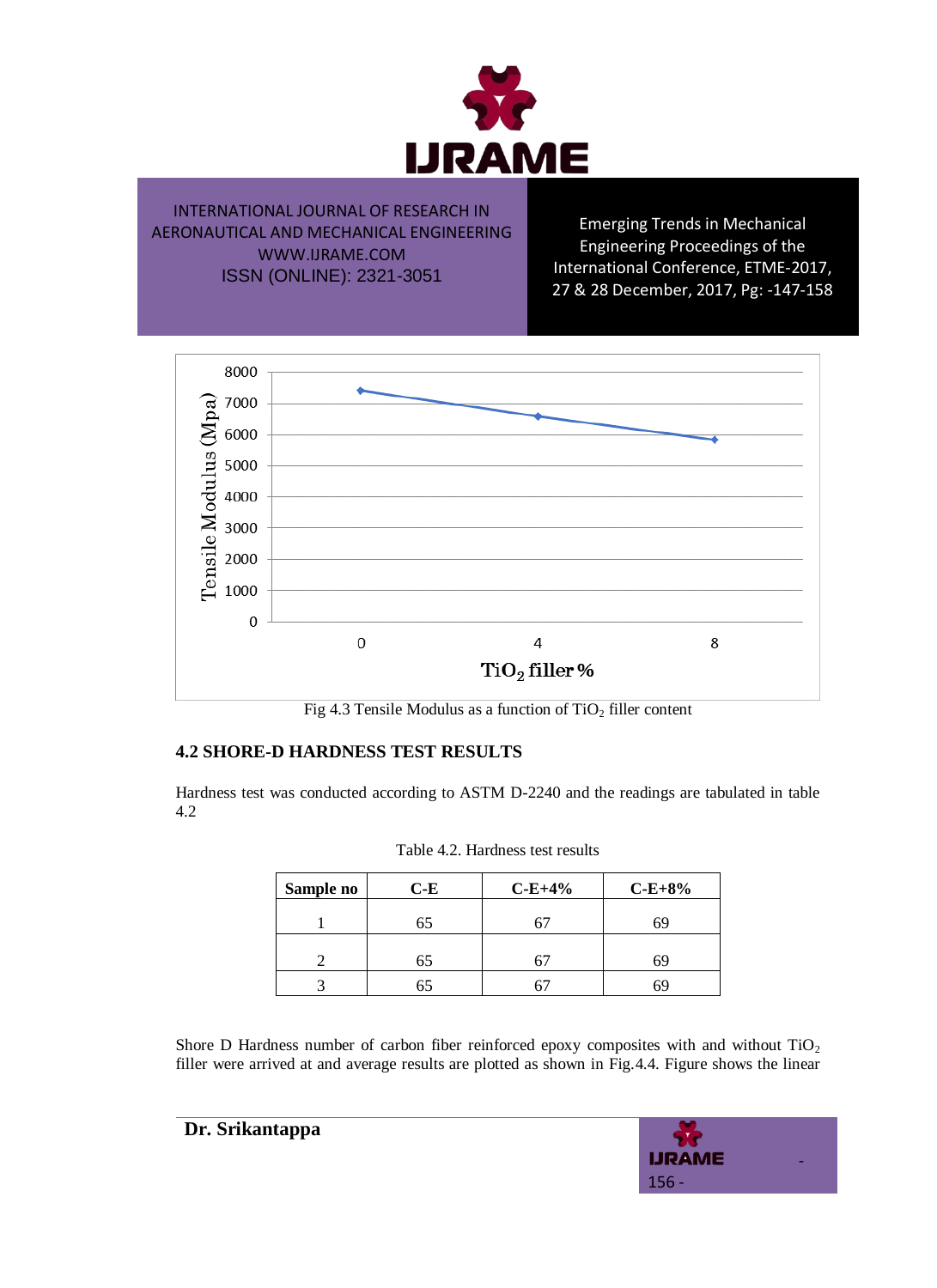

Emerging Trends in Mechanical Engineering Proceedings of the International Conference, ETME-2017, 27 & 28 December, 2017, Pg: -147-158

increase in the hardness as the percentage of  $TiO<sub>2</sub>$  content increases, although the magnitude increase in hardness with  $TiO<sub>2</sub>$  filler content is not substantial



Fig 4.4. Hardness number as a function of  $TiO<sub>2</sub>$  filler content

# **5. CONCLUSIONS**

Carbon fiber reinforcement and the addition of fillers to the epoxy matrix generally improved the mechanical properties of the composites. The following conclusions are made:

- Carbon fiber reinforced epoxy composite with  $8\%$  TiO<sub>2</sub> filler content showed the maximum tensile strength and elongation.
- An increase in hardness was observed with increased percentage of  $TiO<sub>2</sub>$  filler in the composite.

### **REFERENCE:**

- [1] Jartiz, A.E., Design 1965, pp. 18
- [2] Kelly, A. Sci. American 217, 1967,(B), 161
- [3] Berghezan, A. Nucleus, 8(5), Non ferrous materials, 1966, (Nucleus A.Editeur, 1,rhe, Chalgrin, Paris